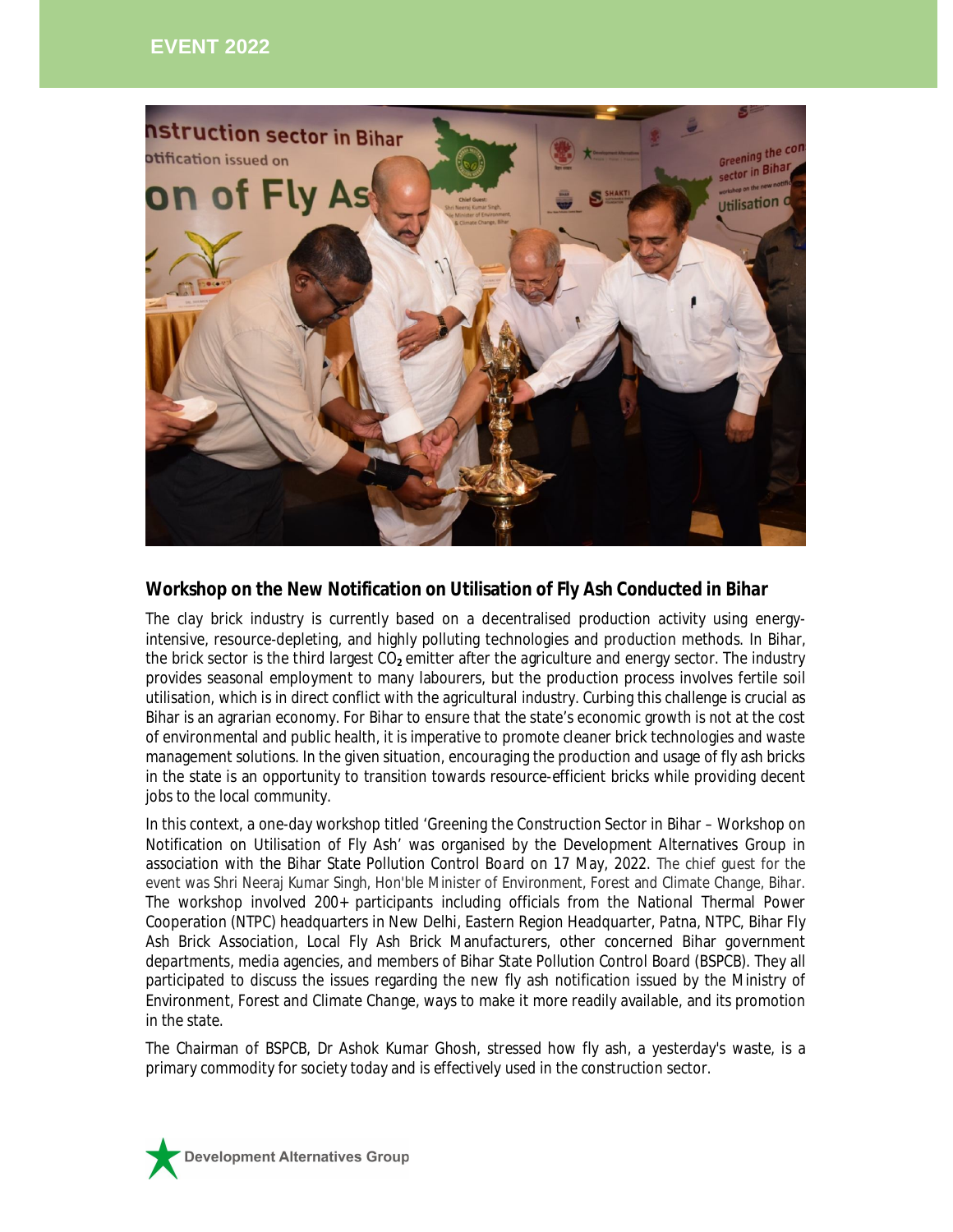Dr Soumen Maity, Vice President, Development Alternatives, gave a detailed presentation on the status of fly ash brick enterprises and trends in Bihar. He also spoke about the issues associated with the traditional brick kiln industry and how its overconsumption of topsoil burdens the other resources alongside discharge of immense air pollutants in the environment. Another important suggestion he made was to not allocate any new licenses to the brick kiln owners.

Arvind Kumar Chaudhary, IAS, Principal Secretary, DoEF&CC, Bihar, emphasised on the importance of the topsoil in sustaining any form of life and stressed on the need to transition to cleaner modes of technology to help save the environment.

Following this, the Hon'ble Minister, Neeraj Kumar Singh spoke on the topsoil depletion and how dissatisfied the entrepreneurs were with the thermal power plants due to the irregularity of the availability of fly ash. He also sympathised with the entrepreneurs and promised government's full cooperation to help derive an effective strategy to their problems. Another strong declaration made by the minister was to ban any new red brick enterprises from coming up, which was received very well by the audience members.

In succession, another detailed presentation was prepared by Bharat Bhusan Chugh, General Manager, NTPC Headquarters, New Delhi. This gave a fair share of information from NTPC's end. However, post this, M. V. R. Reddy, Executive Director, NTPC Headquarters, New Delhi, pledged to effectively implement the government's mandate to promote fly ash to the best of his abilities and come up with possible solutions to problems highlighted by the fly ash entrepreneurs.

Dr Ashok Kumar Ghosh, Chairman, BSPCB, presented the closing notes for the workshop. He stated that Bihar's economy cannot be compared to other states as it is an agrarian economy where fertile land is crucial. He guaranteed that another meeting would be set up in the coming days to discuss what could be done regarding the current state of affairs and promised that all necessary steps would be taken up for the promotion of fly ash in Bihar. He remarked that with all the roadblocks of today, the NTPC and government favour the entrepreneurs and would see how policies at the state level can be made more industry-friendly.